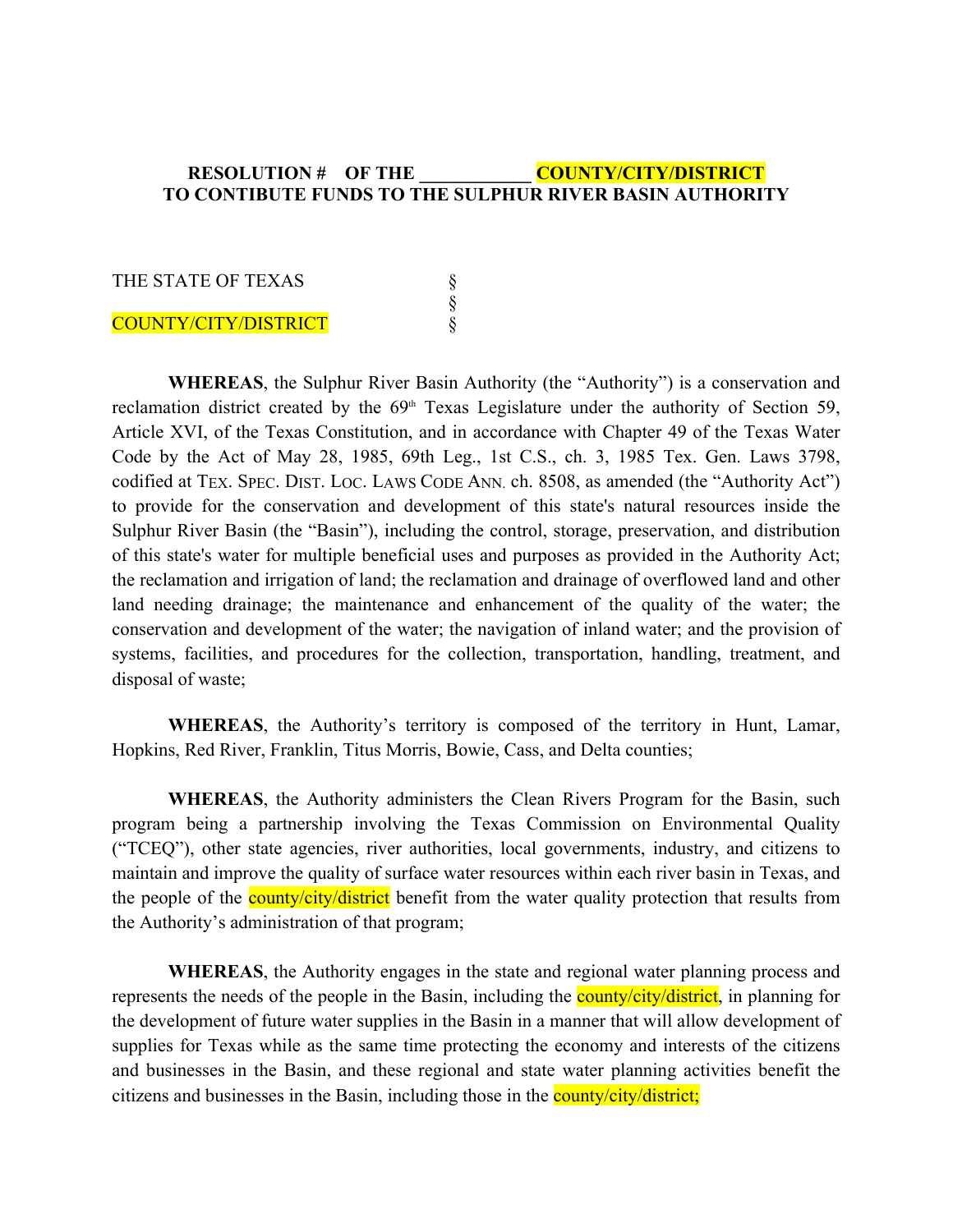**WHEREAS**, the Authority does not have authority to impose a tax, and unless and until the Authority becomes a wholesale supplier of water with financial resources provided by the accompanying water revenues, the Authority has and will continue to struggle to secure adequate sources of funding to perform its functions and achieve its mission;

**WHEREAS**, historically, the Authority has been funded by entities in the DFW Metroplex who are interested in developing water resources in the Basin;

**WHEREAS**, the Authority has ensured through its agreements with those entities that any water resources developed by and paid for by such entities will also reserve a sufficient portion of supplies to be provided to the counties, cities, water providers, businesses, and citizens of the Basin to meet future demands;

**WHEREAS**, the Authority seeks to diversify its sources of funding to include more local funds from counties, cities, water districts and other water suppliers in the Basin;

**WHEREAS**, the Authority is legally authorized under the Authority Act to accept a grant or donation for its corporate purposes from any person, including a private source, the United States, this state, or a local government;

**WHEREAS**, as found by the Legislature in the Authority Act, all land included in the Authority will benefit from the improvements to be acquired and constructed by the Authority;

**WHEREAS**, the Authority has requested that the **county/city/district/other water supplier** contribute funds to help the Authority perform the functions for which it was created, to continue to benefit the people of the **county/city/district/other water supplier** and the Basin through its water quality protection and water planning activities, and to help diversify its funding sources by increasing the amount of local funds in the Basin that comprise its budget; and

**WHEREAS**, the **county/city/district/other water supplier** finds that the contribution of funds to the Authority in the amount and for the term as herein resolved will help accomplish the Authority's purposes and also benefit the people of the **county/city/district/other water supplier** and the Basin.

## **NOW, THEREFORE, BE IT RESOLVED BY THE COUNTY/CITY/DISTRICT/ WATER SUPPLIER AS FOLLOWS:**

- 1. The above recitals are true and correct.
- 2. The **county/city/district/water supplier** resolves that the services and functions provided and performed by the Authority benefit the **county/city/district/water**